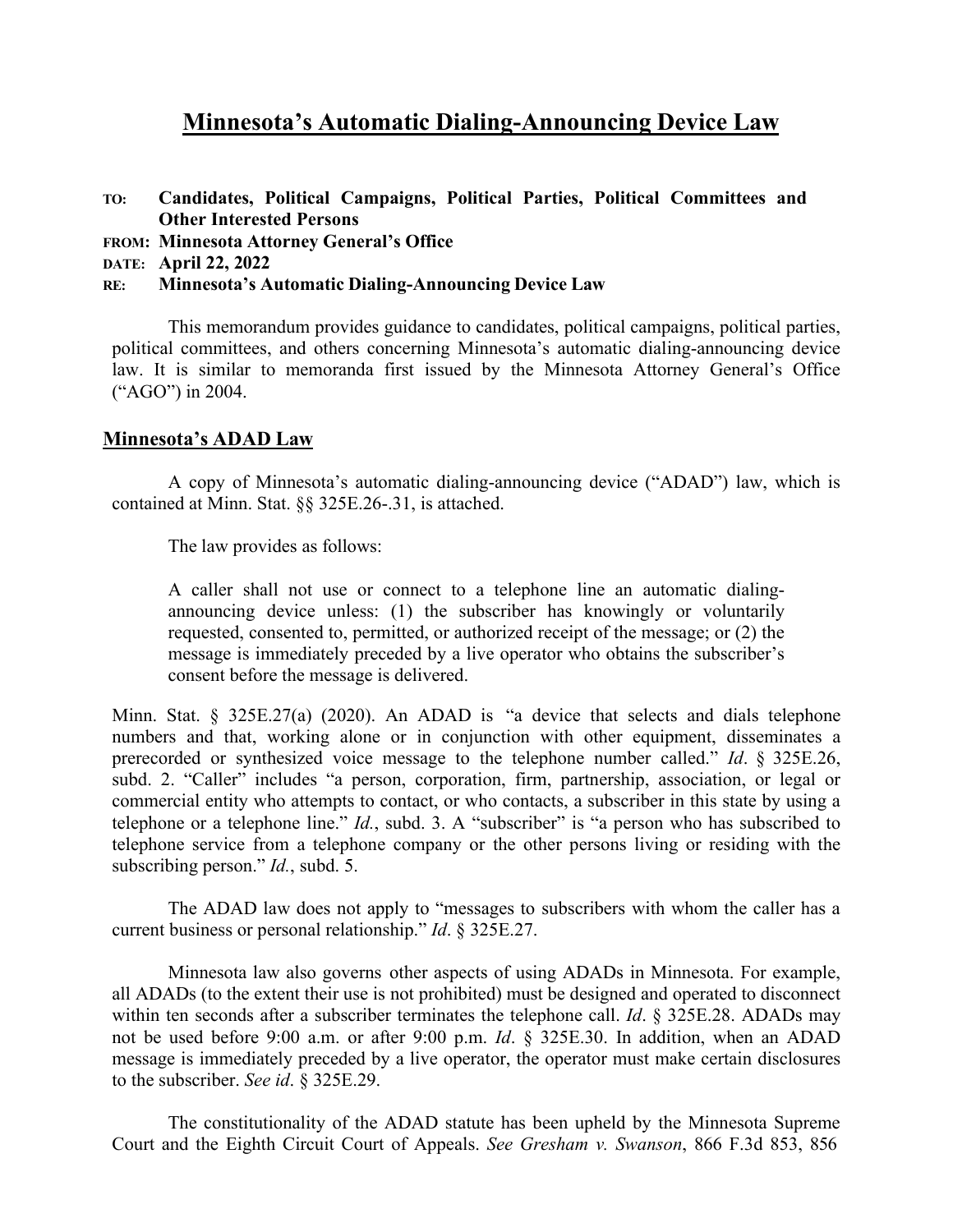(8th Cir. 2017) (upholding constitutionality of ADAD statute in challenge by telephonesolicitation firm and its managing member); *Van Bergen v. State*, 59 F.3d 1541, 1556 (8th Cir. 1995) (upholding constitutionality of ADAD statute in challenge by political candidate); *State v. Casino Mktg. Group, Inc.*, 491 N.W.2d 882, 891-92 (Minn. 1992) (upholding constitutionality of ADAD statute in challenge by telephone-solicitation firm).

# **Enforcement of the ADAD Law**

The AGO is authorized to enforce the ADAD law and seek a court order to enjoin violations of it. *See, e.g.*, Minn. Stat. §§ 8.31, 325E.31. The AGO generally intends to follow the following policy:

Upon receiving a verified and substantiated complaint that the ADAD law has been violated, the AGO will promptly contact the campaign committee that had allegedly violated the law and advise it of the alleged ADAD violations. Upon receiving verified and substantiated complaints from at least three or more individuals involving an identified campaign committee, the AGO may ask the committee to sign an Assurance of Discontinuance. If the committee does not do so promptly, the AGO may file a lawsuit and seek a temporary restraining order to enjoin further violations of the law.

For a complaint to be verified and substantiated, the complainant must sign an affidavit that documents the following:

- 1) The date and time the subscriber received the ADAD message;
- 2) When available (i.e., when left on an answering machine), a recording of the message;
- 3) Substantiation of the identity of the caller;
- 4) A statement that the subscriber (which includes persons living or residing with the subscriber) did not knowingly or voluntarily request, consent to, permit, or authorize receipt of the message;
- 5) A statement that the message was not immediately preceded by a live operator who obtained the subscriber's consent (or the consent of a person living or residing with the subscriber) before the message was delivered; and
- 6) A statement that the subscriber (which includes other persons living or residing with the subscriber) does not have a current business or personal relationship with the caller.

The policy adopted in 2004 required at least three signed affidavits to balance the legitimate enforcement of the statute with "the potential for mischief by political opponents." The AGO intends to continue the same general policy in 2022.

Attachment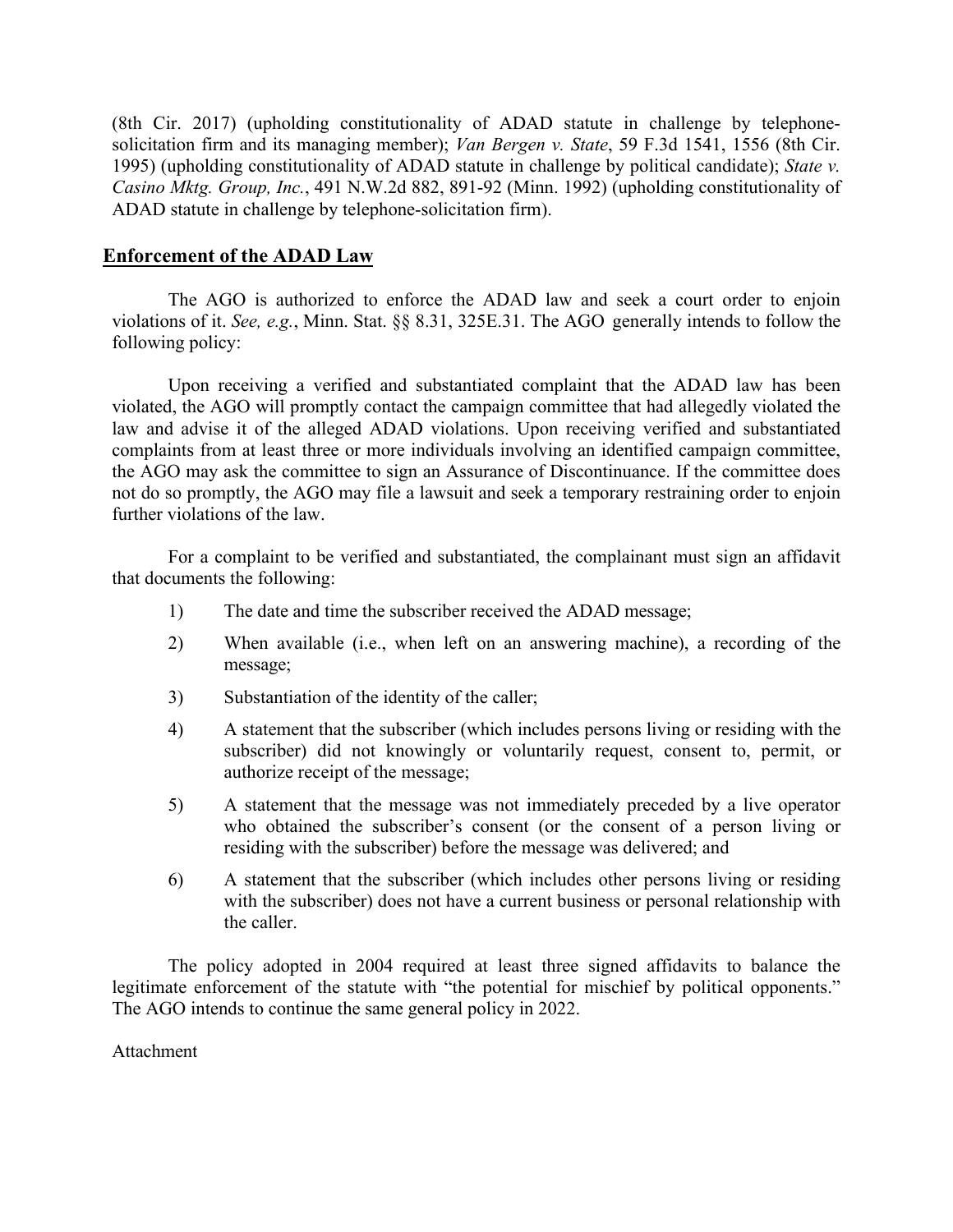#### 1 MINNESOTA STATUTES 2021 325E.26

#### **325E.26 DEFINITIONS.**

Subdivision 1. **Scope.** The terms used in sections 325E.26 to 325E.30 have the meanings given them in this section.

Subd. 2. **Automatic dialing-announcing device.** "Automatic dialing-announcing device" means a device that selects and dials telephone numbers and that, working alone or in conjunction with other equipment, disseminates a prerecorded or synthesized voice message to the telephone number called.

Subd. 3. **Caller.** "Caller" means a person, corporation, firm, partnership, association, or legal or commercial entity who attempts to contact, or who contacts, a subscriber in this state by using a telephone or a telephone line.

Subd. 4. **Commercial telephone solicitation.** "Commercial telephone solicitation" means any unsolicited call to a residential subscriber when the person initiating the call has not had a prior business or personal relationship with the subscriber, and when the purpose of the call is to solicit the purchase or the consideration of purchase of goods or services by the subscriber. Commercial telephone solicitation does not include calls initiated by organizations listed in Minnesota Statutes 2000, section 290.21, subdivision 3, clauses (a) to (e).

Subd. 5. **Subscriber.** "Subscriber" means a person who has subscribed to telephone service from a telephone company or the other persons living or residing with the subscribing person.

Subd. 6. **Message.** "Message" means any call, regardless of its content.

**History:** *1987 c 294 s 1; 1994 c 534 art 2 s 1; 2003 c 2 art 1 s 38*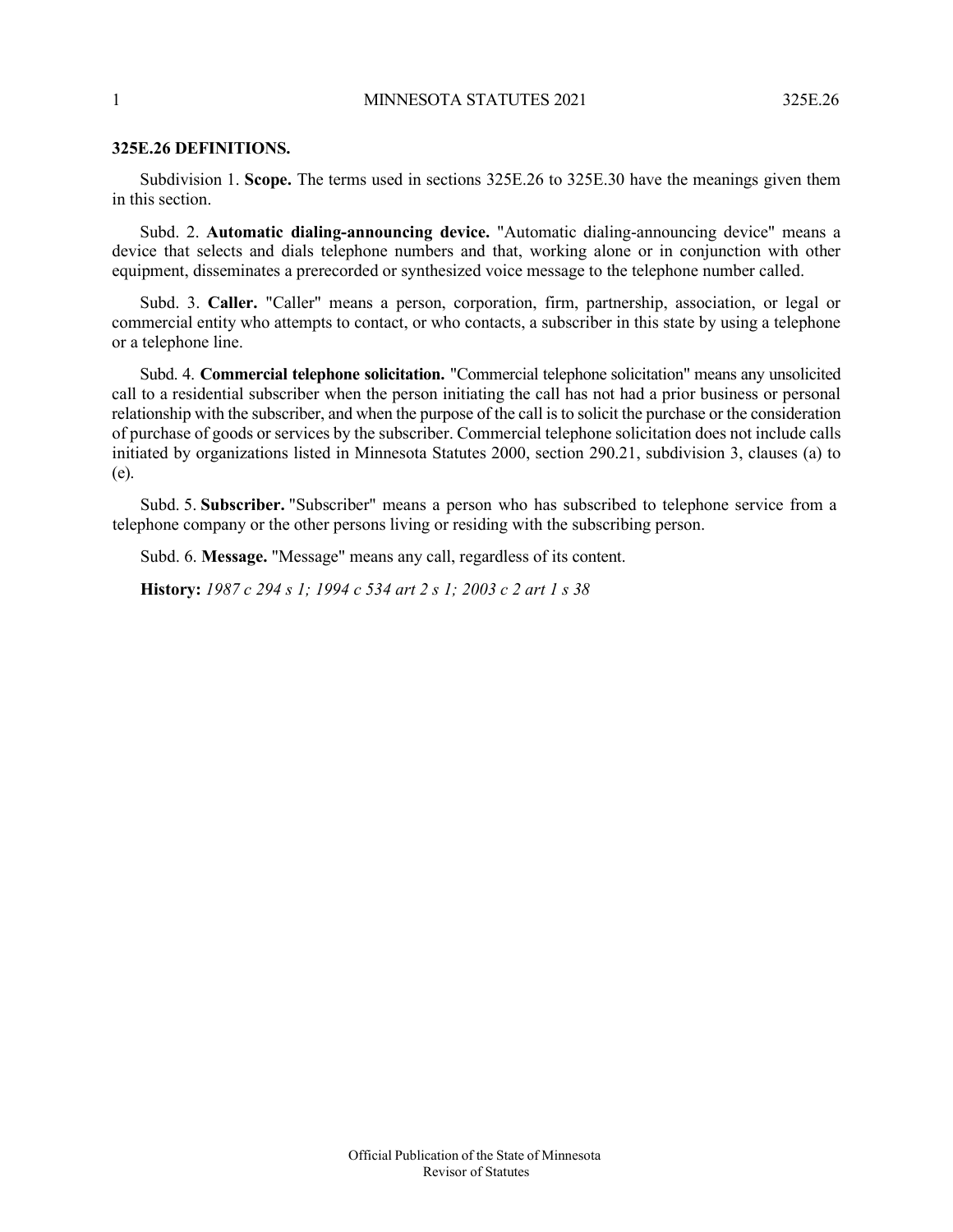#### **325E.27 USE OF PRERECORDED OR SYNTHESIZED VOICE MESSAGES.**

(a) A caller shall not use or connect to a telephone line an automatic dialing-announcing device unless: (1) the subscriber has knowingly or voluntarily requested, consented to, permitted, or authorized receipt of the message; or (2) the message is immediately preceded by a live operator who obtains the subscriber's consent before the message is delivered.

(b) This section and section 325E.30 do not apply to (1) messages from school districts to students, parents, or employees, (2) messages to subscribers with whom the caller has a current business or personal relationship, or (3) messages advising employees of work schedules. This section does not apply to messages from a nonprofit tax-exempt charitable organization sent solely for the purpose of soliciting voluntary donations of clothing to benefit disabled United States military veterans and containing no request for monetary donations or other solicitations of any kind.

**History:** *1987 c 294 s 2; 2009 c 178 art 1 s 60*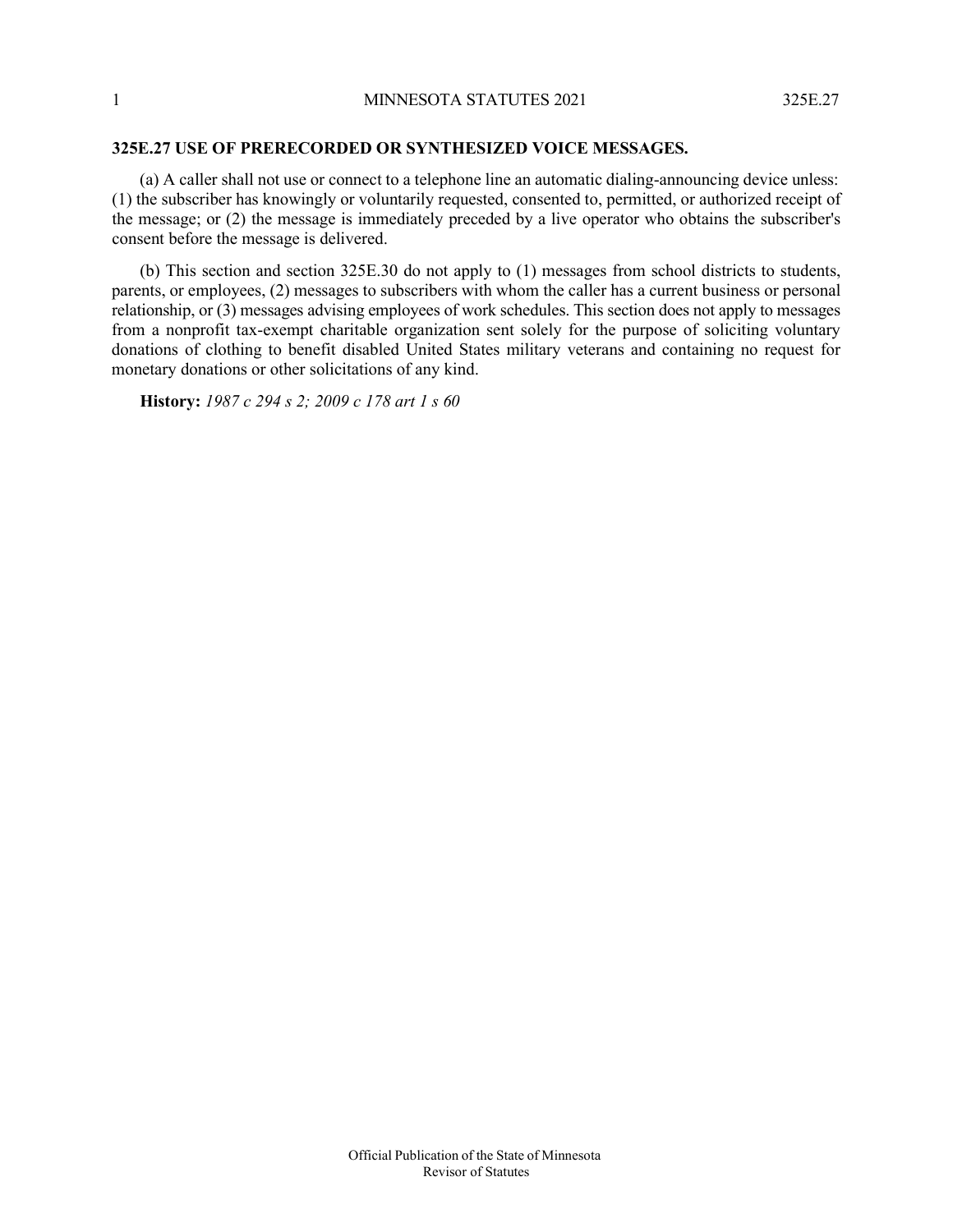# **325E.28 REQUIREMENTS ON AUTOMATIC DIALING-ANNOUNCING DEVICES.**

A caller shall not use an automatic dialing-announcing device unless the device is designed and operated so as to disconnect within ten seconds after termination of the telephone call by the subscriber.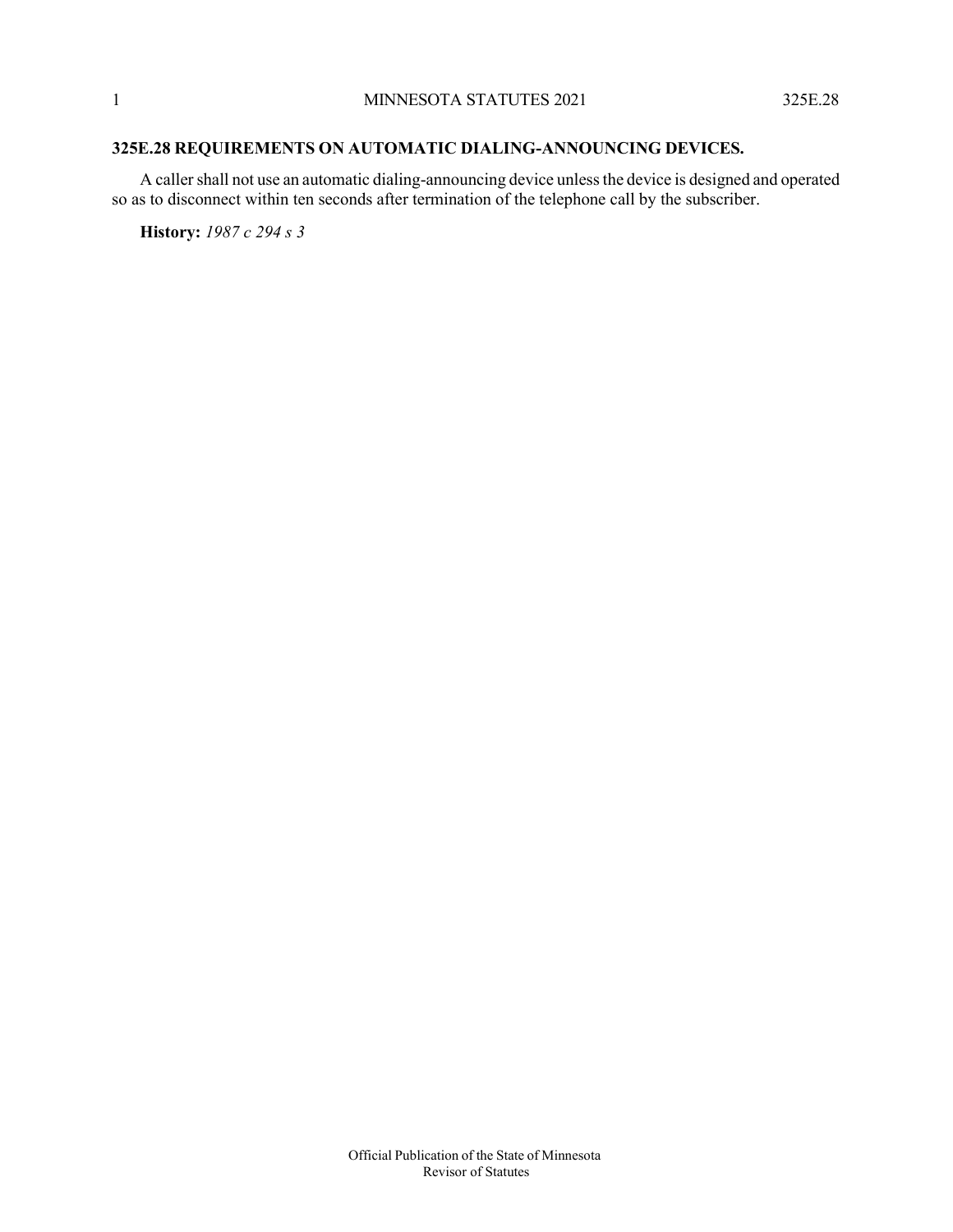#### **325E.29 MESSAGE REQUIREMENTS.**

Where the message is immediately preceded by a live operator, the operator must, at the outset of the message, disclose:

(1) the name of the business, firm, organization, association, partnership, or entity for which the message is being made;

- (2) the purpose of the message;
- (3) the identity or kinds of goods or services the message is promoting; and
- (4) if applicable, the fact that the message intends to solicit payment or commitment of funds.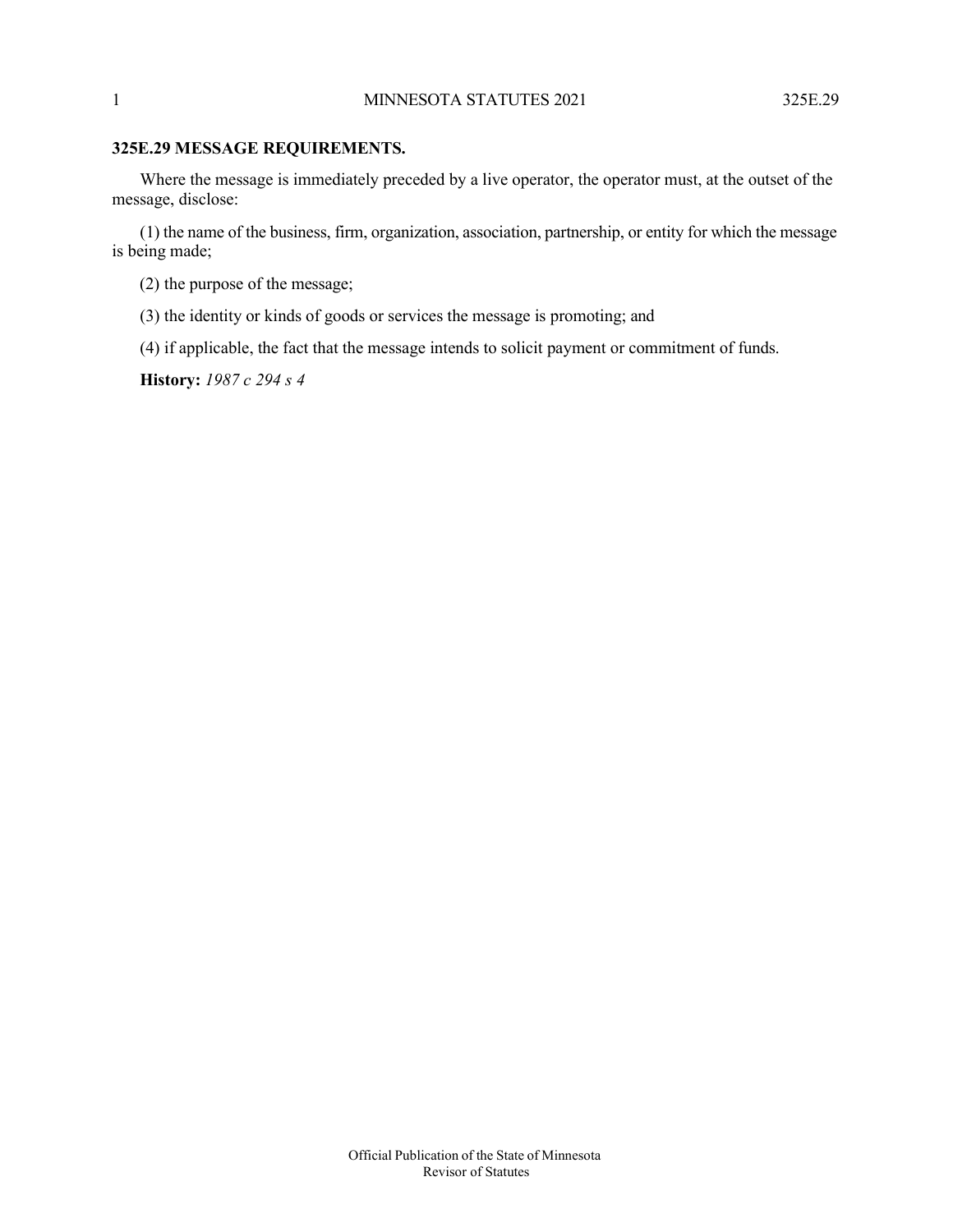### **325E.30 TIME OF DAY LIMIT.**

A caller shall not use an automatic dialing-announcing device nor make any commercial telephone solicitation before 9:00 a.m. or after 9:00 p.m.